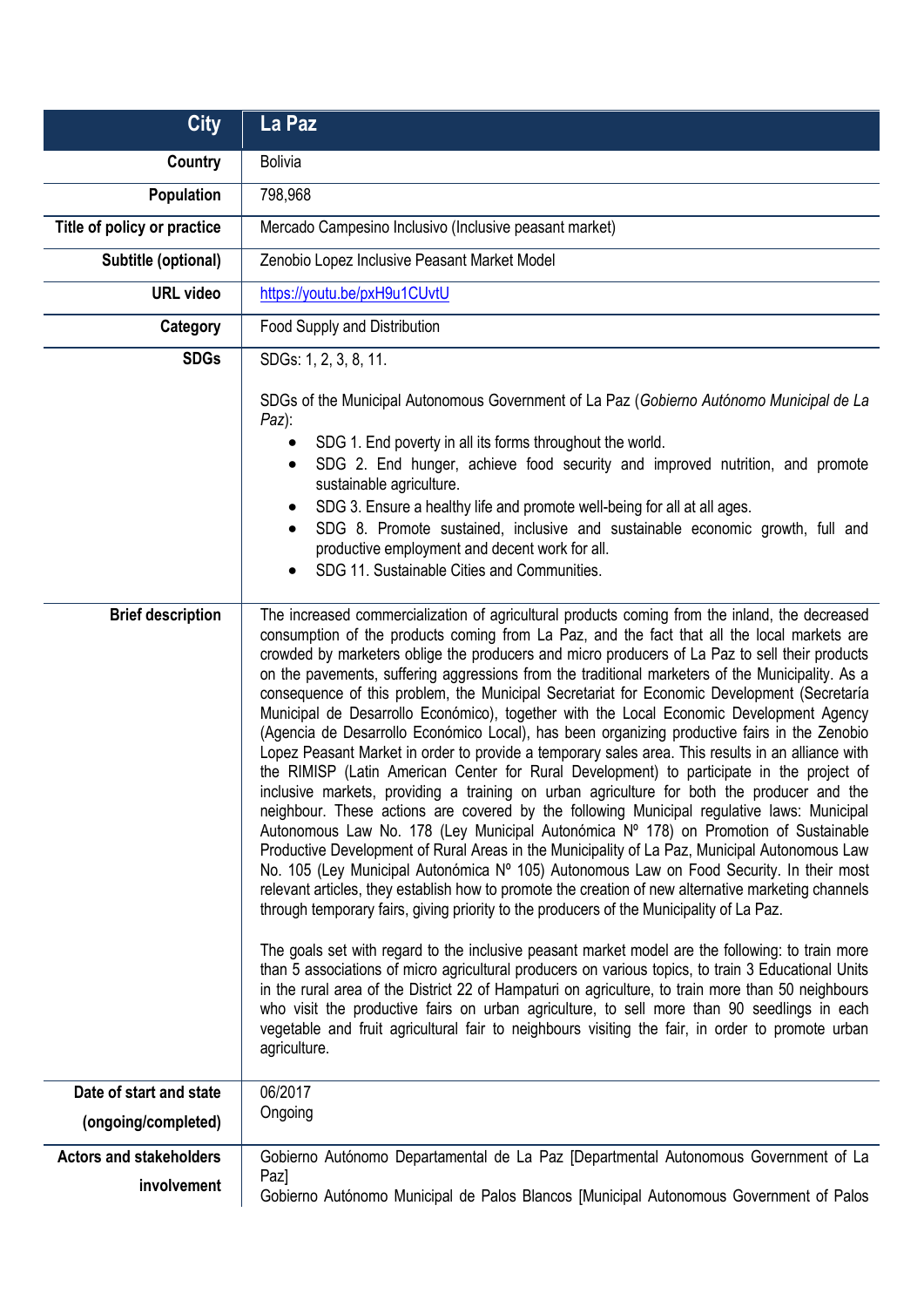|            | Blancos]<br>Gobierno Autónomo Municipal de Taraco [Municipal Autonomous Government of Taraco]<br>Unidad Académica Campesina - Batallas<br>Higher University of San Andrés<br>RIMISP (Latin American Centre for Rural Development)<br>Intergovernmental Agreement between the Municipalities of the Metropolitan Area and the<br>Municipalities of Laja, Viacha, Achocalla, Palca, Mecapaca, El Alto.<br>Agrobolsas Surtidas Association<br>Swisscontact<br>Sistemas Participativos de Garantía (SPG)                                                                                                                                                                                                                                                                                                                                                                                                                                                                                                                                                                                                                                                                                                                                                                                                                                                                                                                                                                                                                                                                                  |
|------------|---------------------------------------------------------------------------------------------------------------------------------------------------------------------------------------------------------------------------------------------------------------------------------------------------------------------------------------------------------------------------------------------------------------------------------------------------------------------------------------------------------------------------------------------------------------------------------------------------------------------------------------------------------------------------------------------------------------------------------------------------------------------------------------------------------------------------------------------------------------------------------------------------------------------------------------------------------------------------------------------------------------------------------------------------------------------------------------------------------------------------------------------------------------------------------------------------------------------------------------------------------------------------------------------------------------------------------------------------------------------------------------------------------------------------------------------------------------------------------------------------------------------------------------------------------------------------------------|
| Approach   | Training to Educational Units on topics of agriculture, in the rural area of the District 22 of<br>$\bullet$<br>Hampaturi.<br>Training and Technical Assistance to micro producers on agricultural topics.<br>Training on urban agriculture – according to the current regulation No. $321 - to$<br>$\bullet$<br>neighbours and children.<br>Exchange of seedlings with neighbours for polluting products.<br>٠<br>Continuous evaluations with RIMISP, through surveys.<br>٠                                                                                                                                                                                                                                                                                                                                                                                                                                                                                                                                                                                                                                                                                                                                                                                                                                                                                                                                                                                                                                                                                                          |
| Innovation | The public policies in the framework of the Strategic Plan 2040 and the PTDI (Plan Territorial del<br>Desarrollo Integral) of the Municipality promote organic agriculture and accessible marketing for<br>sustainable food security (according to current municipal regulative laws No. 105, No. 178, No.<br>321). The main objective of the peasant market model is "to improve the living conditions of the<br>target population by contributing to reducing their poverty". The purpose is "to increase the<br>income, opportunities and capabilities of the target population". The target population includes<br>men, women and young people who are engaged in agricultural activities in unidades productivas<br>familiares [family productive units]; they are particularly sensitive to the effects of climate change<br>and food insecurity, located in the Altiplano.<br>The inclusive peasant market model is innovative because it allows training women, men and<br>children on topics related to responsible agriculture and it guides them when putting their products<br>on the market. On the other hand, this ancestral knowledge of the producers is transmitted to the<br>neighbours at the moment of buying the agricultural products; the development of urban<br>agriculture is encouraged through the exchange of seedlings (fruit trees and vegetables) for<br>polluting products (batteries and others). The collected items will be delivered to the University to<br>be treated. The RIMISP, as part of the model, will donate shelving for the market. |
| Impact     | The impact of the Inclusive Market is framed in the Actions to improve food supply and<br>distribution, numeral 32) To improve and expand infrastructures.<br>Impact achieved in training:<br>Training to schools of the Rural District of Hampaturi Municipality by years:<br>2018: 90 students<br>2019: 162 students to this date<br>Training for Rural Producers (Metropolitan Municipalities) by years:<br>2018: 20 beneficiaries<br>2019: 141 beneficiaries<br>Achieved participation of micro producers in the inclusive peasant market by years:<br>2017: 118 producers<br>2018: 506 producers<br>2019: 104 producers (to date)<br>Achieved sales in the inclusive peasant market by years:<br>2017: 10,995 Bs<br>2018: 125,147 Bs                                                                                                                                                                                                                                                                                                                                                                                                                                                                                                                                                                                                                                                                                                                                                                                                                                             |